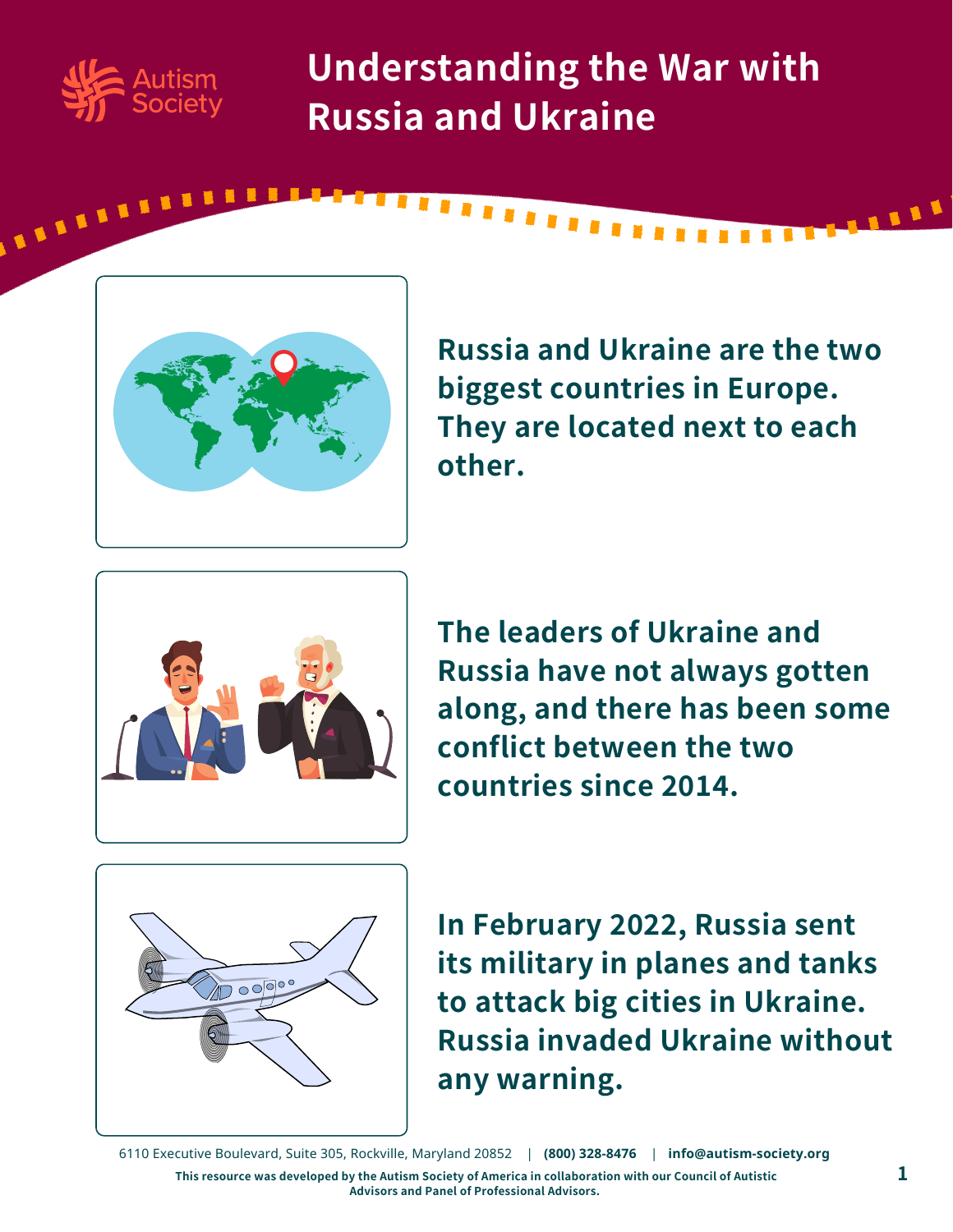

**ARABASH** 

**Understanding the War with Russia and Ukraine**



**Russia's bombs blew up buildings, airports, and roads, making Ukraine a very dangerous place for people to live.**



**The Ukrainian army and volunteer citizens are fighting against the Russian military to protect the country and its people.**



**Millions of people have left their homes and are fleeing to nearby countries to be safe, have access to food, water, and places to live. The people who leave their home country are now called refugees.**

6110 Executive Boulevard, Suite 305, Rockville, Maryland 20852 | **(800) 328-8476** | **[info@autism-society.org](https://autismsociety.org/)**

This resource was developed by the Autism Society of America in collaboration with our Council of Autistic **Advisors and Panel of Professional Advisors.**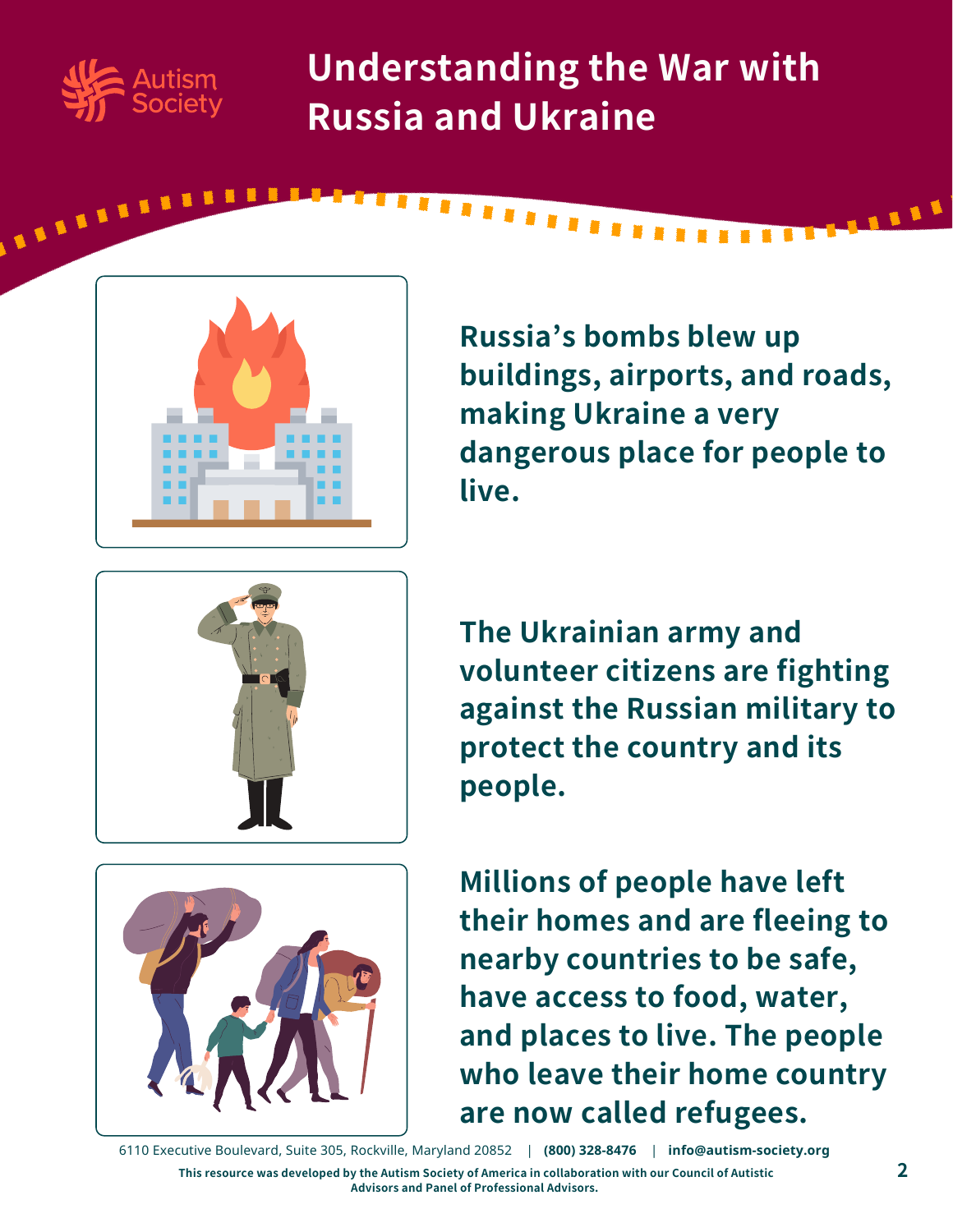

**ALLELLE** 

**Understanding the War with Russia and Ukraine**

,,,,,,,,,,



**Many of the refugees are women and children who can no longer live safely in their homes in Ukraine. They also cannot attend school, or play with their friends.**



**The world wants to help the people of Ukraine, and the refugees, be safe. They want the Russian military to stop its attack.**



**This fighting has turned into a war between Russia and Ukraine.**

6110 Executive Boulevard, Suite 305, Rockville, Maryland 20852 | **(800) 328-8476** | **[info@autism-society.org](https://autismsociety.org/)**

This resource was developed by the Autism Society of America in collaboration with our Council of Autistic **Advisors and Panel of Professional Advisors.**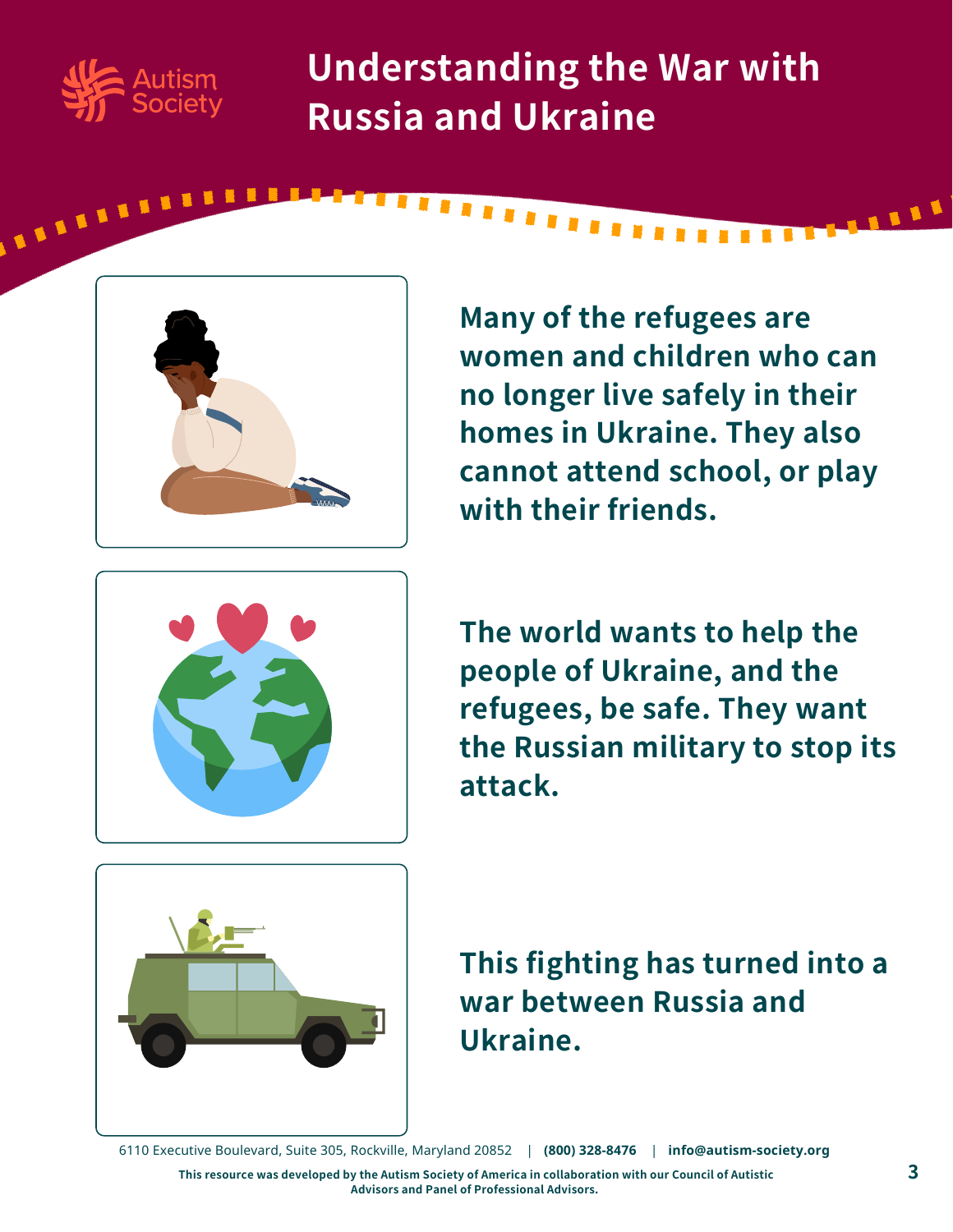

**ALLELLE** 

**Understanding the War with Russia and Ukraine**

,,,,,,,,,



**Many people get injured or die in wars. Some of these people are part of the military, others are civilians. It is very sad, and scary.**



**Ukraine is asking other countries to help send military planes, weapons, and supplies to help them protect their country and people.**



**The war is continuing and no one is certain how long it may continue or how things may end. This uncertainty is difficult for many people all around the world.**

6110 Executive Boulevard, Suite 305, Rockville, Maryland 20852 | **(800) 328-8476** | **[info@autism-society.org](https://autismsociety.org/)**

This resource was developed by the Autism Society of America in collaboration with our Council of Autistic **Advisors and Panel of Professional Advisors.**